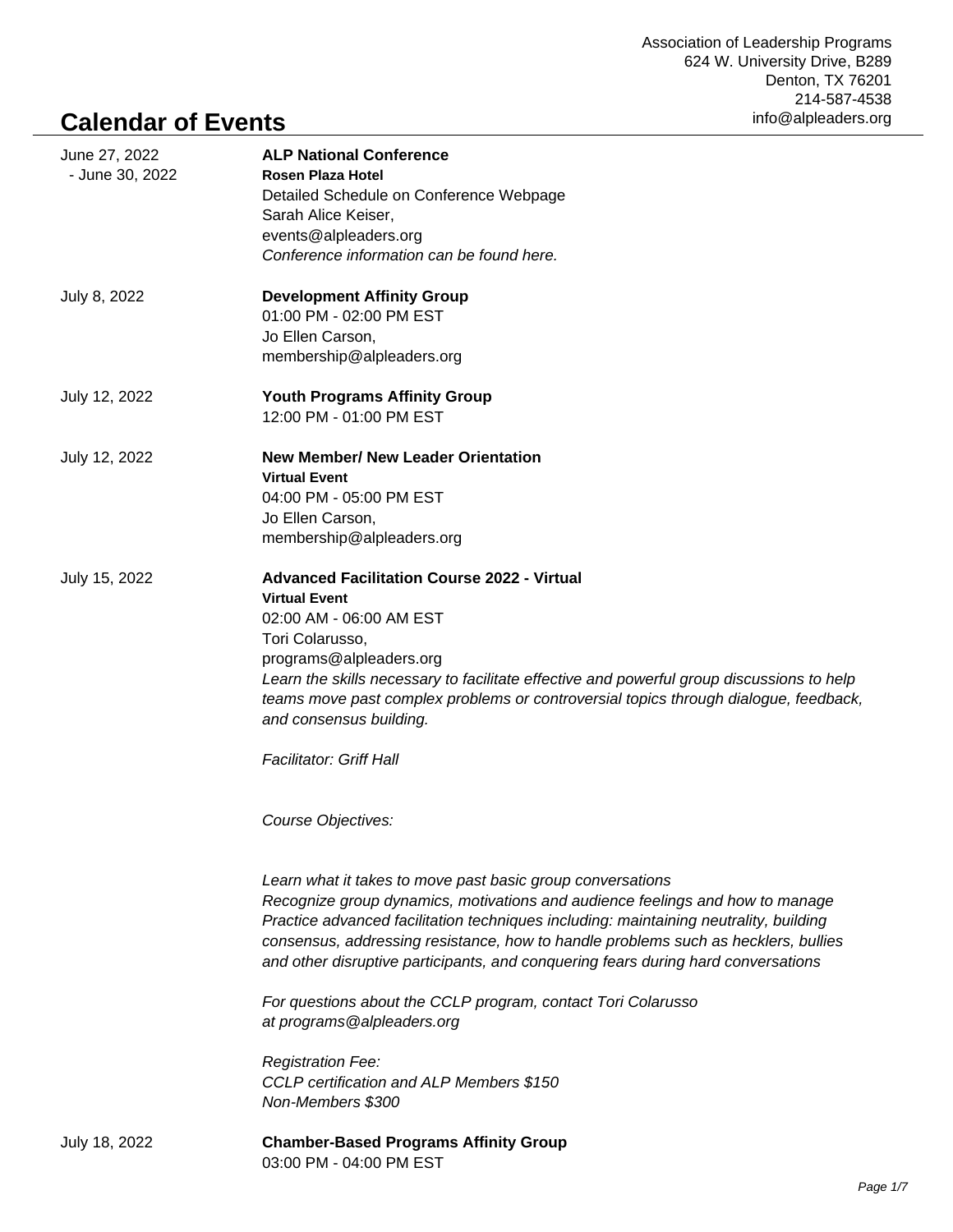| July 19, 2022   | <b>Peer Connections</b>                                                                                                                                                     |
|-----------------|-----------------------------------------------------------------------------------------------------------------------------------------------------------------------------|
|                 | <b>Virtual Event</b>                                                                                                                                                        |
|                 | 04:00 PM - 05:00 PM EST                                                                                                                                                     |
|                 |                                                                                                                                                                             |
|                 | Jo Ellen Carson,                                                                                                                                                            |
|                 | membership@alpleaders.org                                                                                                                                                   |
|                 | Peer Connections offers a monthly opportunity to connect virtually with your peers                                                                                          |
|                 | through interactive conversations. Attendees are encouraged to ask open-ended                                                                                               |
|                 | questions and share what's on their minds.                                                                                                                                  |
|                 |                                                                                                                                                                             |
|                 | You will have access to others who do what you do, face challenges similar to yours,<br>and are continually innovating to move their programs and their communities forward |
|                 | despite current conditions. You can ask others for input on a big or small issue,                                                                                           |
|                 | compare notes, or share your wins. The people in ALP share generously, so you may                                                                                           |
|                 | apply new ideas that could help your program.                                                                                                                               |
|                 | Peer Connections sessions can benefit you right away, and through attending you will                                                                                        |
|                 | also experience one small aspect of ALP's member benefits: being in the room with                                                                                           |
|                 | people who do what you do.                                                                                                                                                  |
| July 25, 2022   | <b>Flagship Affinity Group</b>                                                                                                                                              |
|                 | 01:30 PM - 02:30 PM EST                                                                                                                                                     |
|                 | Jo Ellen Carson,                                                                                                                                                            |
|                 |                                                                                                                                                                             |
|                 | membership@alpleaders.org                                                                                                                                                   |
| July 26, 2022   | <b>Statewide Programs Affinity Group</b>                                                                                                                                    |
|                 | 01:00 PM - 02:00 PM EST                                                                                                                                                     |
| August 9, 2022  | <b>Youth Programs Affinity Group</b>                                                                                                                                        |
|                 | 12:00 PM - 01:00 PM EST                                                                                                                                                     |
|                 |                                                                                                                                                                             |
| August 9, 2022  | <b>New Member/ New Leader Orientation</b>                                                                                                                                   |
|                 | 04:00 PM - 05:00 PM EST                                                                                                                                                     |
|                 |                                                                                                                                                                             |
| August 11, 2022 | <b>Alumni Affinity Group</b>                                                                                                                                                |
|                 | 02:00 PM - 03:00 PM EST                                                                                                                                                     |
| August 16, 2022 | <b>Peer Connections</b>                                                                                                                                                     |
|                 | <b>Virtual Event</b>                                                                                                                                                        |
|                 |                                                                                                                                                                             |
|                 | 04:00 PM - 05:00 PM EST                                                                                                                                                     |
|                 | Jo Ellen Carson,                                                                                                                                                            |
|                 | membership@alpleaders.org                                                                                                                                                   |
|                 | Peer Connections offers a monthly opportunity to connect virtually with your peers                                                                                          |
|                 | through interactive conversations. Attendees are encouraged to ask open-ended                                                                                               |
|                 | questions and share what's on their minds.                                                                                                                                  |
|                 |                                                                                                                                                                             |
|                 | You will have access to others who do what you do, face challenges similar to yours,                                                                                        |
|                 | and are continually innovating to move their programs and their communities forward                                                                                         |
|                 | despite current conditions. You can ask others for input on a big or small issue,                                                                                           |
|                 | compare notes, or share your wins. The people in ALP share generously, so you may                                                                                           |
|                 | apply new ideas that could help your program.                                                                                                                               |
|                 | Peer Connections sessions can benefit you right away, and through attending you will                                                                                        |
|                 | also experience one small aspect of ALP's member benefits: being in the room with                                                                                           |
|                 | people who do what you do.                                                                                                                                                  |
|                 |                                                                                                                                                                             |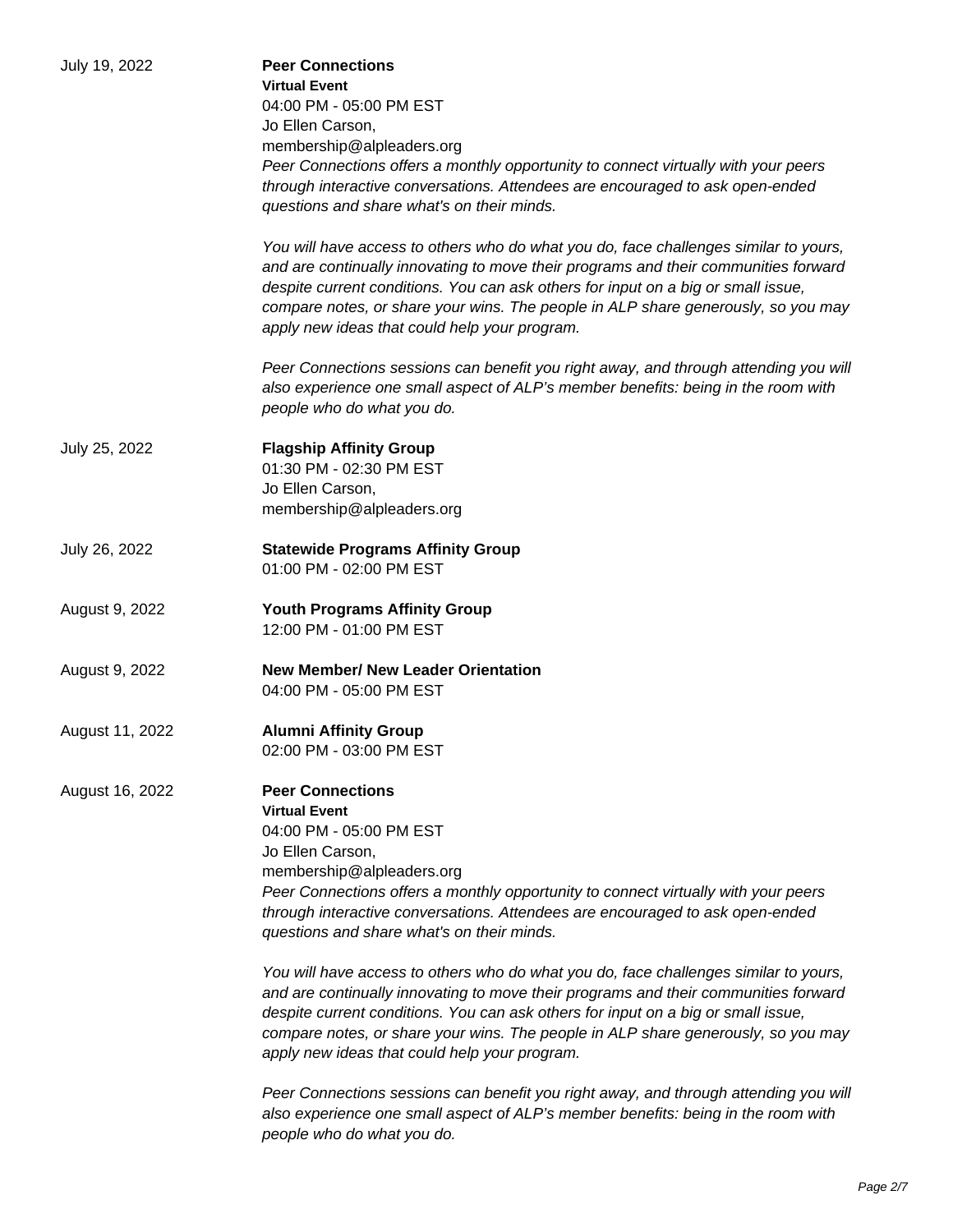| August 19, 2022    | <b>Diversity, Equity and Inclusion Course 2022</b><br>11:00 AM - 04:00 PM EST<br>Tori Colarusso,<br>programs@alpleaders.org<br>Achieving greater Diversity, Equity, and Inclusion (DEI) is a complex process that<br>requires a change in various dimensions-policies, practices, attitudes, and behaviors.<br>This session will address diversity, equity, and inclusion issues and topics; information<br>will be presented focused on unconscious bias, cultural competencies, equity audits,<br>and building allies to create and leverage diversity. |
|--------------------|-----------------------------------------------------------------------------------------------------------------------------------------------------------------------------------------------------------------------------------------------------------------------------------------------------------------------------------------------------------------------------------------------------------------------------------------------------------------------------------------------------------------------------------------------------------|
|                    | Course Objectives:<br>Examine group norms and common vocabulary<br>Explore cultural history<br>Create awareness and identify unconscious bias<br>Lens of Inclusion with examples of language and best practices<br>Learn and discuss equity audit                                                                                                                                                                                                                                                                                                         |
| August 22, 2022    | <b>Flagship Affinity Group</b><br>01:30 PM - 02:30 PM EST<br>Jo Ellen Carson,<br>membership@alpleaders.org                                                                                                                                                                                                                                                                                                                                                                                                                                                |
| August 29, 2022    | <b>Pacesetters</b><br>04:00 PM - 05:00 PM EST<br>Topic TBD                                                                                                                                                                                                                                                                                                                                                                                                                                                                                                |
| September 6, 2022  | <b>New Member/ New Leader Orientation</b><br>04:00 PM - 05:00 PM EST                                                                                                                                                                                                                                                                                                                                                                                                                                                                                      |
| September 9, 2022  | <b>Development Affinity Group</b><br>01:00 PM - 02:00 PM EST<br>Jo Ellen Carson,<br>membership@alpleaders.org                                                                                                                                                                                                                                                                                                                                                                                                                                             |
| September 13, 2022 | <b>Youth Programs Affinity Group</b><br>12:00 PM - 01:00 PM EST                                                                                                                                                                                                                                                                                                                                                                                                                                                                                           |
| September 19, 2022 | <b>Chamber-Based Programs Affinity Group</b><br>03:00 PM - 04:00 PM EST                                                                                                                                                                                                                                                                                                                                                                                                                                                                                   |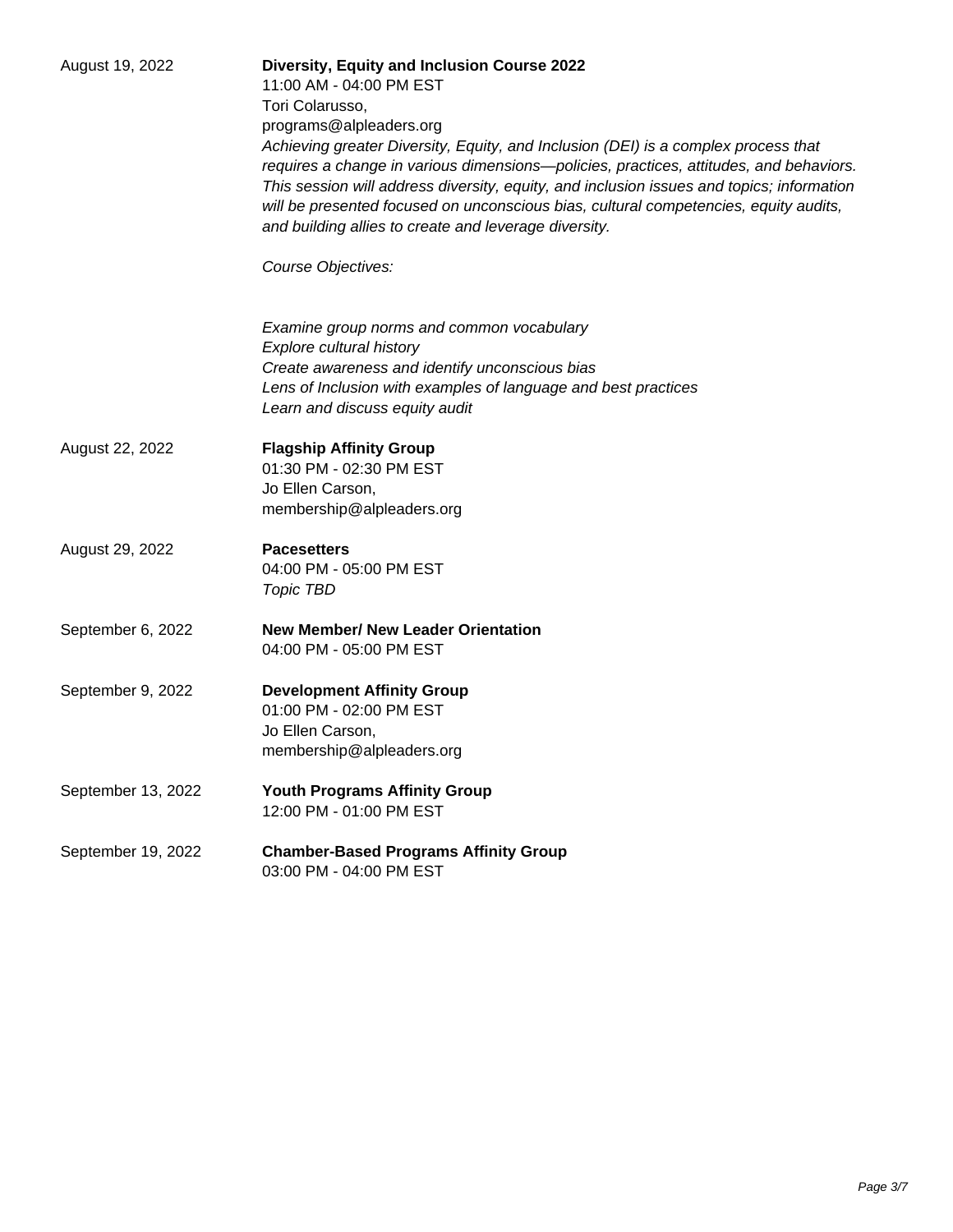| September 20, 2022 | <b>Peer Connections</b><br><b>Virtual Event</b><br>04:00 PM - 05:00 PM EST<br>Jo Ellen Carson,<br>membership@alpleaders.org                                                                                                                                                                                                                                                                            |
|--------------------|--------------------------------------------------------------------------------------------------------------------------------------------------------------------------------------------------------------------------------------------------------------------------------------------------------------------------------------------------------------------------------------------------------|
|                    | Peer Connections offers a monthly opportunity to connect virtually with your peers<br>through interactive conversations. Attendees are encouraged to ask open-ended<br>questions and share what's on their minds.                                                                                                                                                                                      |
|                    | You will have access to others who do what you do, face challenges similar to yours,<br>and are continually innovating to move their programs and their communities forward<br>despite current conditions. You can ask others for input on a big or small issue,<br>compare notes, or share your wins. The people in ALP share generously, so you may<br>apply new ideas that could help your program. |
|                    | Peer Connections sessions can benefit you right away, and through attending you will<br>also experience one small aspect of ALP's member benefits: being in the room with<br>people who do what you do.                                                                                                                                                                                                |
| September 26, 2022 | <b>Flagship Affinity Group</b><br>01:30 PM - 02:30 PM EST<br>Jo Ellen Carson,<br>membership@alpleaders.org                                                                                                                                                                                                                                                                                             |
| October 3, 2022    | <b>Pacesetters</b><br>04:00 PM - 05:00 PM EST<br>Topic TBD                                                                                                                                                                                                                                                                                                                                             |
| October 4, 2022    | <b>New Member/ New Leader Orientation</b><br>04:00 PM - 05:00 PM EST                                                                                                                                                                                                                                                                                                                                   |
| October 11, 2022   | <b>Youth Programs Affinity Group</b><br>12:00 PM - 01:00 PM EST                                                                                                                                                                                                                                                                                                                                        |
| October 13, 2022   | <b>Alumni Affinity Group</b><br>02:00 PM - 03:00 PM EST                                                                                                                                                                                                                                                                                                                                                |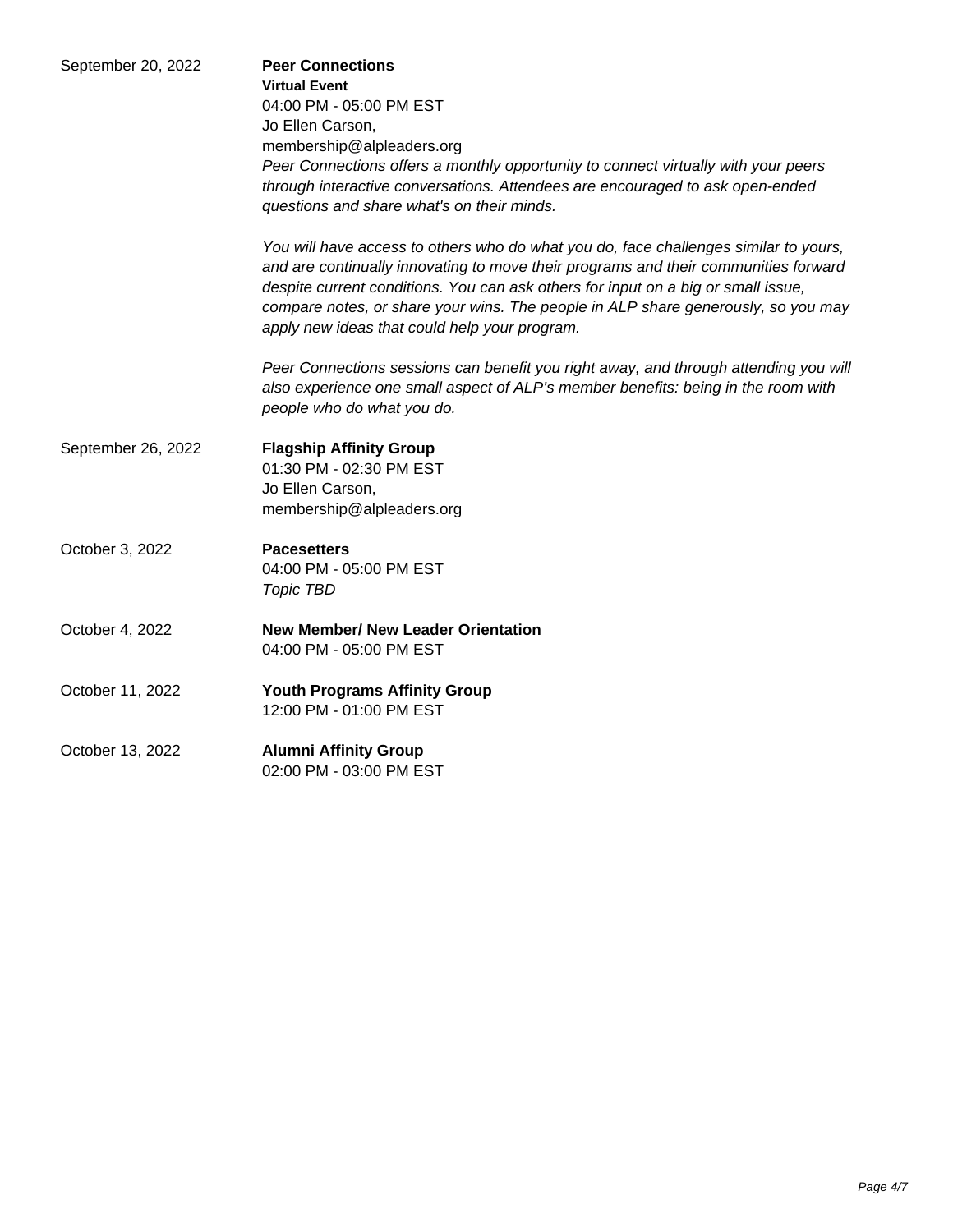| October 18, 2022 | <b>Peer Connections</b><br><b>Virtual Event</b><br>04:00 PM - 05:00 PM EST<br>Jo Ellen Carson,<br>membership@alpleaders.org<br>Peer Connections offers a monthly opportunity to connect virtually with your peers<br>through interactive conversations. Attendees are encouraged to ask open-ended<br>questions and share what's on their minds.<br>You will have access to others who do what you do, face challenges similar to yours,<br>and are continually innovating to move their programs and their communities forward<br>despite current conditions. You can ask others for input on a big or small issue,<br>compare notes, or share your wins. The people in ALP share generously, so you may<br>apply new ideas that could help your program.                                                                                                                                                                                                                                                                                                                                                            |
|------------------|-----------------------------------------------------------------------------------------------------------------------------------------------------------------------------------------------------------------------------------------------------------------------------------------------------------------------------------------------------------------------------------------------------------------------------------------------------------------------------------------------------------------------------------------------------------------------------------------------------------------------------------------------------------------------------------------------------------------------------------------------------------------------------------------------------------------------------------------------------------------------------------------------------------------------------------------------------------------------------------------------------------------------------------------------------------------------------------------------------------------------|
|                  | Peer Connections sessions can benefit you right away, and through attending you will<br>also experience one small aspect of ALP's member benefits: being in the room with<br>people who do what you do.                                                                                                                                                                                                                                                                                                                                                                                                                                                                                                                                                                                                                                                                                                                                                                                                                                                                                                               |
| October 21, 2022 | Financials, Accounting, Fundraising and Other Revenue Streams Course 2022<br>11:00 AM - 04:00 PM EST<br>Tori Colarusso,<br>programs@alpleaders.org<br>One of the leading reasons for underperformance and job loss in the nonprofit industry<br>is poor fiscal stewardship and management. Don't let this area be the cause of your<br>demise. Learn about the core financial building blocks for a fiscally strong Community<br>Leadership Program and how to enhance sustainability and continuity.<br>Course Objectives<br>Explore the key components of financial health to gain a better understanding of your<br>balance sheet and the importance of building operating reserves.<br>Examine the key budgeting concepts needed to put together meaningful budget-based<br>financial reports to help you better manage your organization's financial resources<br>during difficult times.<br>Learn about effective financial messaging strategies and tactics and how to use<br>financial dashboards to effectively communicate with leadership and staff.<br>Exploring innovative revenue streams for your CLP. |
|                  | Facilitators: A. Michael Gellman, Myra Smith, Vikki Keszey, and Michael Bennett                                                                                                                                                                                                                                                                                                                                                                                                                                                                                                                                                                                                                                                                                                                                                                                                                                                                                                                                                                                                                                       |
| October 24, 2022 | <b>Flagship Affinity Group</b><br>01:30 PM - 02:30 PM EST<br>Jo Ellen Carson,<br>membership@alpleaders.org                                                                                                                                                                                                                                                                                                                                                                                                                                                                                                                                                                                                                                                                                                                                                                                                                                                                                                                                                                                                            |
| October 25, 2022 | <b>Statewide Programs Affinity Group</b><br>01:00 PM - 02:00 PM EST                                                                                                                                                                                                                                                                                                                                                                                                                                                                                                                                                                                                                                                                                                                                                                                                                                                                                                                                                                                                                                                   |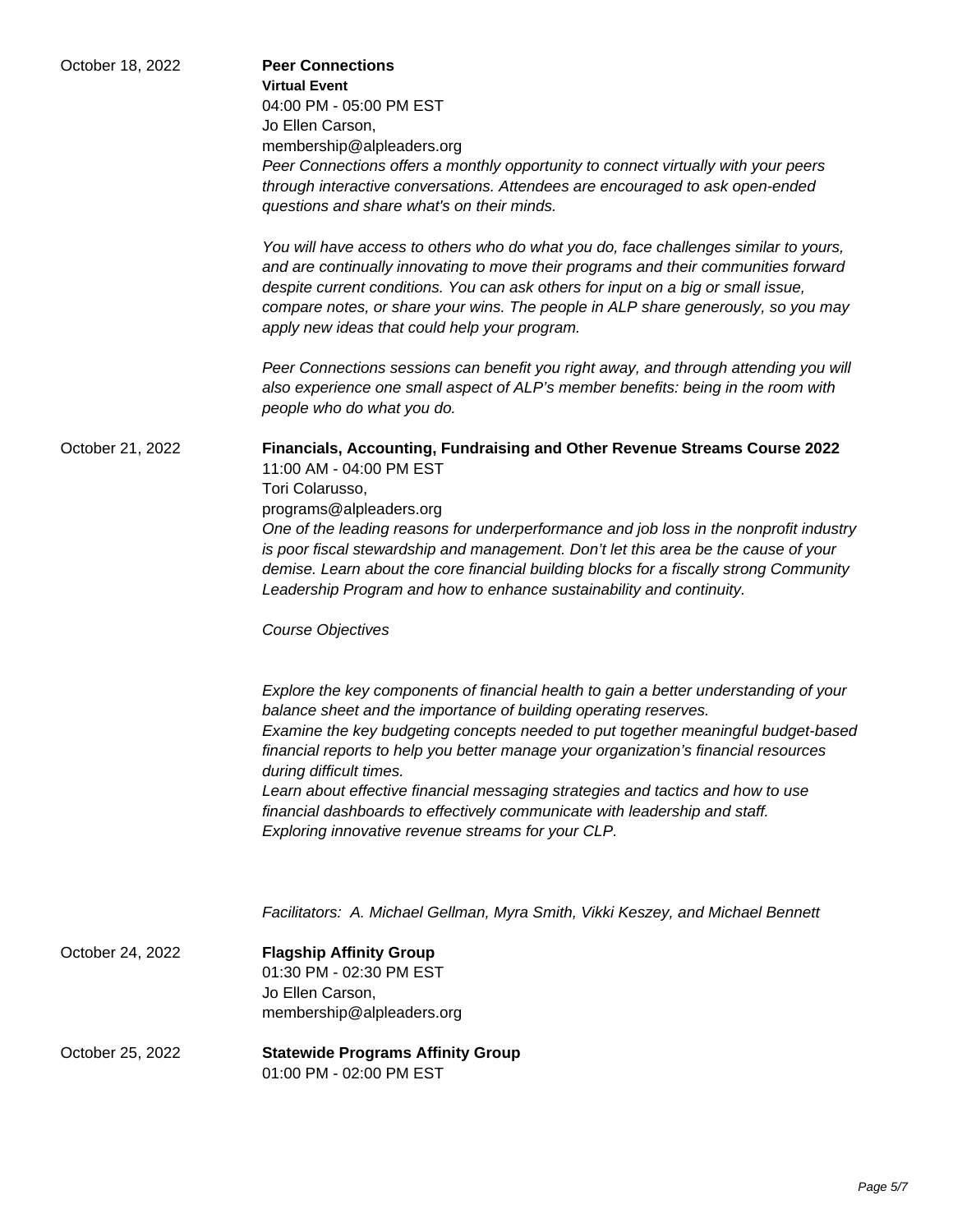| November 1, 2022  | <b>New Member/ New Leader Orientation</b><br>04:00 PM - 05:00 PM EST                                                                                                                                                                                                                                                                                                                                   |
|-------------------|--------------------------------------------------------------------------------------------------------------------------------------------------------------------------------------------------------------------------------------------------------------------------------------------------------------------------------------------------------------------------------------------------------|
| November 7, 2022  | <b>Pacesetters</b><br>04:00 PM - 05:00 PM EST<br>Topic TBD                                                                                                                                                                                                                                                                                                                                             |
| November 8, 2022  | <b>Youth Programs Affinity Group</b><br>12:00 PM - 01:00 PM EST                                                                                                                                                                                                                                                                                                                                        |
| November 15, 2022 | <b>Peer Connections</b><br><b>Virtual Event</b><br>04:00 PM - 05:00 PM EST<br>Jo Ellen Carson,<br>membership@alpleaders.org<br>Peer Connections offers a monthly opportunity to connect virtually with your peers<br>through interactive conversations. Attendees are encouraged to ask open-ended<br>questions and share what's on their minds.                                                       |
|                   | You will have access to others who do what you do, face challenges similar to yours,<br>and are continually innovating to move their programs and their communities forward<br>despite current conditions. You can ask others for input on a big or small issue,<br>compare notes, or share your wins. The people in ALP share generously, so you may<br>apply new ideas that could help your program. |
|                   | Peer Connections sessions can benefit you right away, and through attending you will<br>also experience one small aspect of ALP's member benefits: being in the room with<br>people who do what you do.                                                                                                                                                                                                |
| November 21, 2022 | <b>Chamber-Based Programs Affinity Group</b><br>03:00 PM - 04:00 PM EST                                                                                                                                                                                                                                                                                                                                |
| November 28, 2022 | <b>Flagship Affinity Group</b><br>01:30 PM - 02:30 PM EST<br>Jo Ellen Carson.<br>membership@alpleaders.org                                                                                                                                                                                                                                                                                             |
| December 5, 2022  | <b>Pacesetters</b><br>04:00 PM - 05:00 PM EST<br>Topic TBD                                                                                                                                                                                                                                                                                                                                             |
| December 6, 2022  | <b>New Member/ New Leader Orientation</b><br>04:00 PM - 05:00 PM EST                                                                                                                                                                                                                                                                                                                                   |
| December 8, 2022  | <b>Alumni Affinity Group</b><br>02:00 PM - 03:00 PM EST                                                                                                                                                                                                                                                                                                                                                |
| December 13, 2022 | <b>Youth Programs Affinity Group</b><br>12:00 PM - 01:00 PM EST                                                                                                                                                                                                                                                                                                                                        |